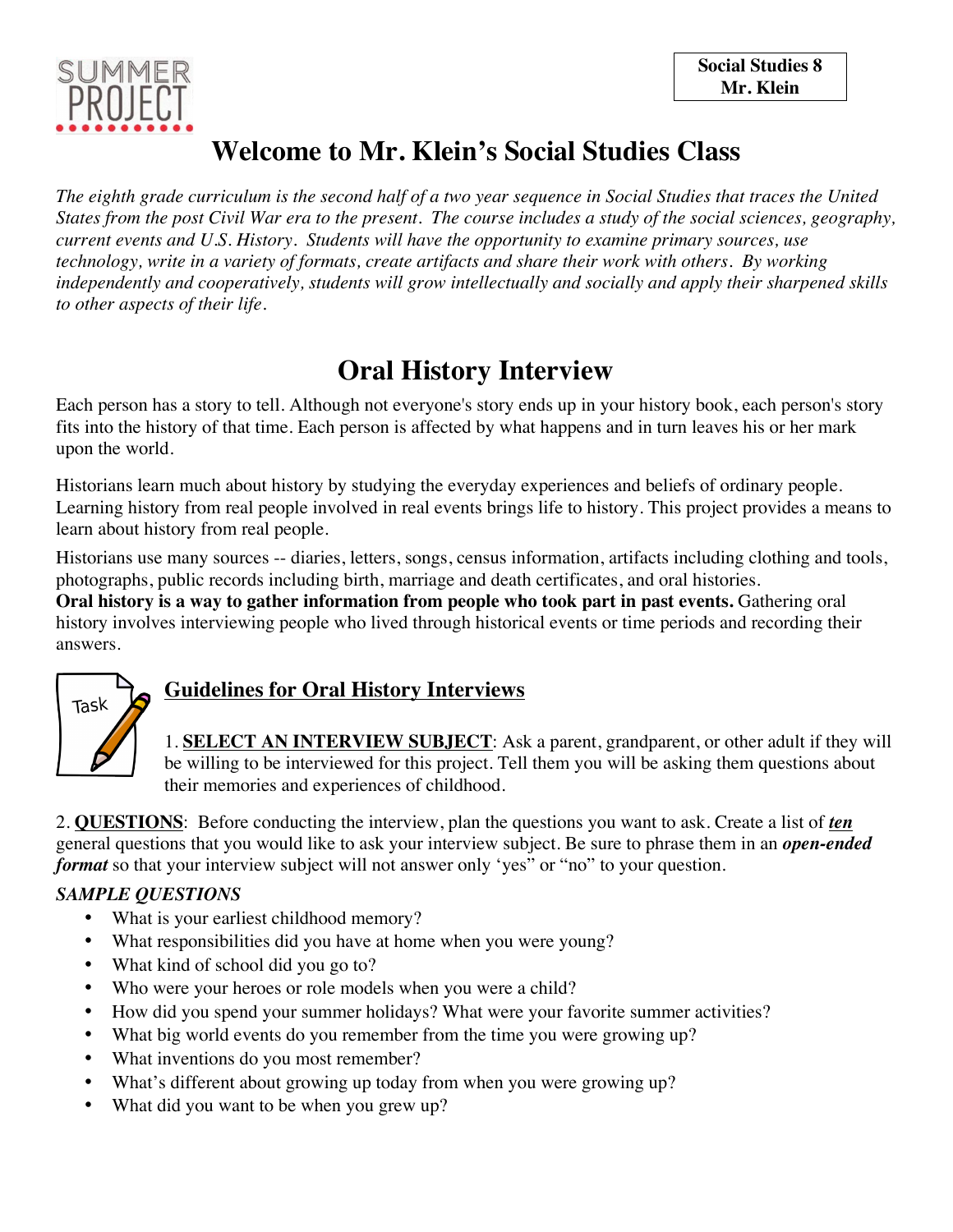3. **CONDUCTING THE INTERVIEW**: Interview your subject, asking questions about how he or she grew up and what it was like as a child at that time in history. There are many ways you can transcribe what your subject has said: Record the audio, videotape the interview or hand transcribe the answers

#### **Oral History Transcription: Q&A Sample**

Q: So you really weren't that excited to be coming here?

A: Well, no, not really. I mean, think about it. Would you be? I mean, you live in one place your whole life and then suddenly your parents tell you, "Look, we've decided it's best for all of us to move to America. Your father has a better job and we'll be much happier there."

Q: Why didn't you want to come here?

A: Well, all of my friends were in Taipei. They were all that mattered to me. I mean you spend most of your younger years in school, so it only makes sense that you'd miss your friends when you have to move away so far. Uh, I guess I might've been somewhat selfish. I mean my father did get a better job when he got here, but for the rest of us in my family it really was difficult. I think I was 12 at the time . . . yeah, 12. I started in middle school here, yeah, and it was a pretty awful experience. It's not like middle school is normally a great time in your life anyway, is it? But coming here at that time and not knowing English all that well, well that certainly didn't make it any easier for me. I was lonely here.

Q: Why were you lonely?

A. Uh, it took me a long time to get to know people. In my school I really didn't know anyone else who was from Taiwan. Most everyone else had either grown up here or they were from Mexico, yeah mostly they spoke Spanish or English. But no one spoke Cantonese —that was the only language I knew then.

4. **WRITTEN COMPONENT**: Using the transcription of your interview, create a story. The story can be told in either a *first person account* or an *autobiographical narrative*.

#### **Oral History Story Form – First Person**

I wasn't all that excited to be coming here. I mean, think about it. Would you be? You live in one place your whole life and then suddenly your parents tell you, "Look, we've decided it's best for all of us to move to America. Your father has a better job and we'll be much happier there." At that time, all of my friends were in Taipei. They were all that mattered to me. You spend most of your younger years in school, so it only makes sense that you'd miss your friends when you have to move away so far. I guess I might've been somewhat selfish. My father did get a better job when he got here, but for the rest of us in my family it really was difficult.

I was 12 when I started in middle school here and it was a pretty awful experience. It's not like middle school is normally a great time in your life anyway. But coming here at that time and not knowing English all that well certainly didn't make it any easier for me. I was lonely here. It took me a long time to get to know people. In my school, I really didn't know anyone else who was from Taiwan. Most everyone else had either grown up here or they were from Mexico, and mostly they spoke Spanish or English. But no one spoke Cantonese —that was the only language I knew then.

#### **Oral History Story Form –** A**utobiographical Narrative**

John was not excited about immigrating to America. He had lived in Taipei his whole life. In 1991, when John was 11, his parents told him they had decided to move to America. His father had a better job waiting in America and his parents believed the family would be much happier there.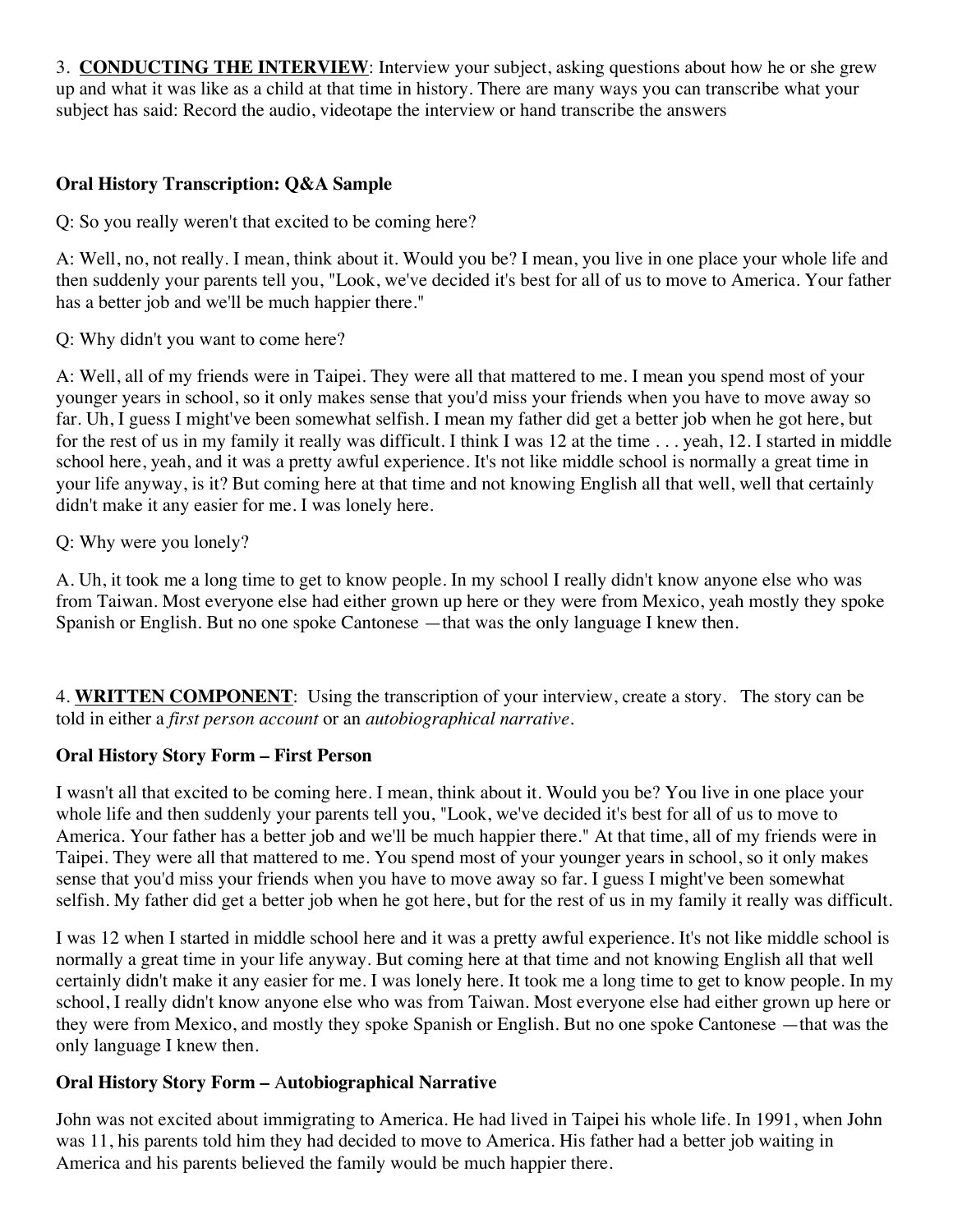However, all of John's friends were in Taipei and that is all that mattered to him at the time. He had gone to school with these boys and he would miss them if he had to move so far away. Although John realized he was being selfish, it was very difficult for him to leave his country.

After immigrating to America, John started middle school at age 12. It was a pretty awful experience for him. He did not know how to speak English and he was lonely. It took him a long time to get to know people. In his school, he did not know anyone else who was from Taiwan. Everyone else at school had either grown up in America or they were from Mexico, and mostly they spoke Spanish or English. But no one spoke Cantonese the only language he knew how to speak.

#### **5. SELF ASSESSMENT:**

A) What is the most important or meaningful thing that you learned from your interview subject?

B) How does your interviewee's story relate to you in both the present and the past?

C) If the roles were reversed and you became interviewee subject, what stories would you like to tell?

D) What is the most helpful hint that you could give to someone next year that would help them with their interview project?

#### NOTES:

- The oral history project should be typed.
- Examples of oral histories are posted on my webpage. *http://www.thebellacademy.com/mr-klein--8th-grade-social-studies.html*
- CHECKLIST: The final project should contain
	- 1) The transcription of your interview
	- 2) A story created using the interview answers
	- 3) Self assessment

#### **ORAL HISTORY VOCABULARY**

**Anecdote** — a short narrative about an interesting, amusing, or curious incident, based on a real event **Culture** — a people's ways of being, knowing, and doing

**Custom** — a usage or practice that is common to a group of people or to a particular place

**Family Folklore** — the stories, traditions, customs, rituals, sayings, expressions, celebrations, nicknames and games that are preserved and passed on within a family

**Oral History** — a process of collecting, usually by means of a recorded interview, recollections, accounts, and personal experience narratives of individuals for the purpose of expanding the historical record of a place, event, person, or cultural group

**Tradition**— knowledge, beliefs, customs, and practices that have been handed down from person to person by word of mouth or by example.

**Transcribe** — writing down the contents of an interview.